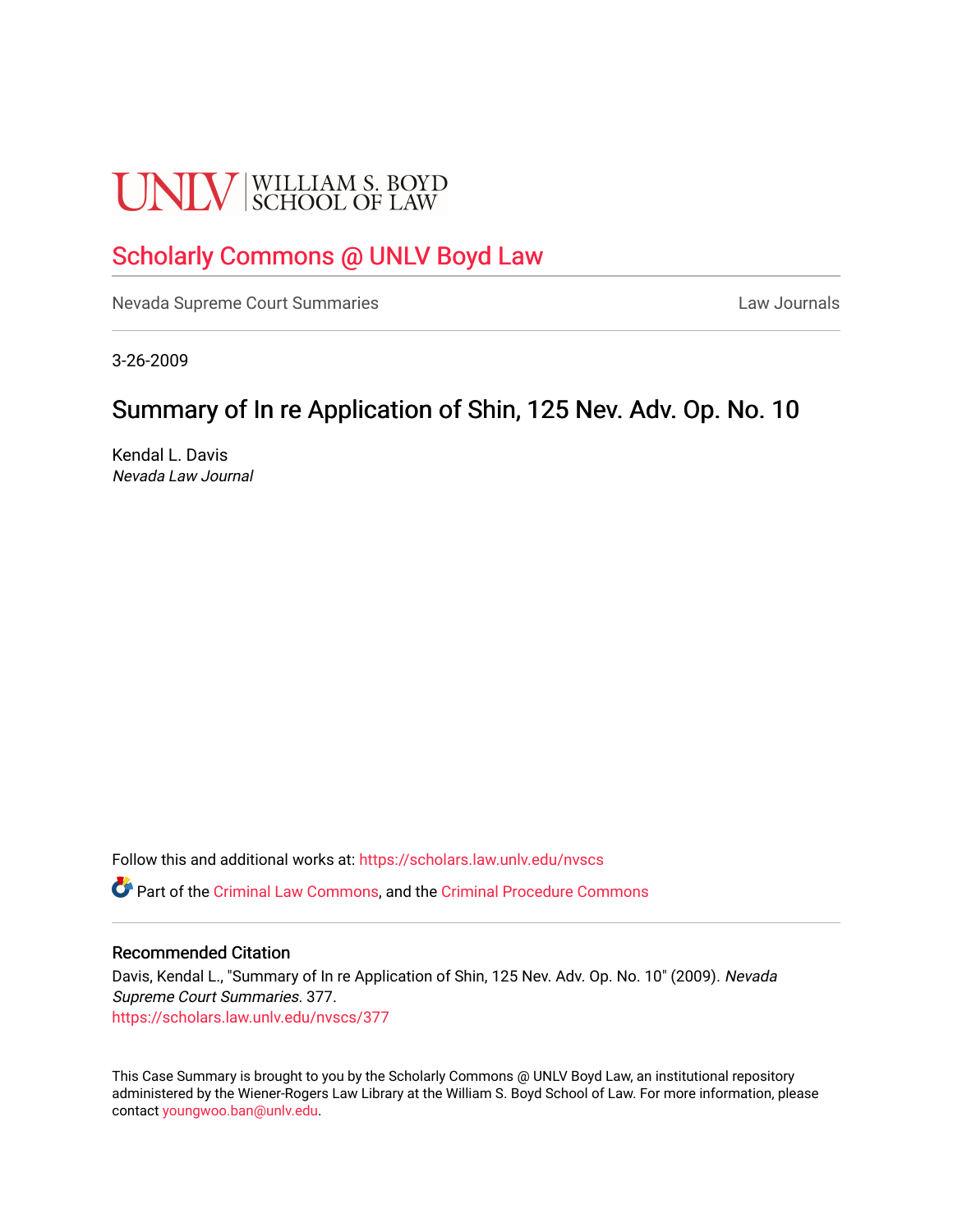### **In re Application of Shin, 125 Nev. Adv. Op. No. 10 (Mar. 26, 2009)1**

## **CRIMINAL LAW – PARDON POWER; RECORD EXPUNCTION**

#### **Summary**

Appeal from a district court judgment setting aside as void an order sealing Appellant's criminal record.

#### **Disposition/Outcome**

Affirmed the district court judgment, concluding that the district court did not abuse its discretion when it unsealed Appellant's criminal record.

#### **Factual and Procedural History**

In 1987, police arrested Sang Man Shin for attempted lewdness with a minor, to which Shin subsequently pled guilty. The district court sentenced him to two years imprisonment and then suspended the sentence, imposing probation, which Shin served successfully.

Shin sought a pardon after maintaining a clean criminal record for approximately fifteen years. The State Board of Pardons Commissioners (Pardons Board) granted Shin a pardon in 2002, restoring all of his civil rights except for the right to possess firearms. In 2006, Shin moved to have his criminal record sealed pursuant to NRS 179.245.<sup>2</sup> The district court granted the motion and ordered Shin's criminal record sealed.

Upon receiving notice of the district court order, respondent State of Nevada, Department of Public Safety (DPS) moved to set it aside. DPS argued that the district court erred in sealing Shin's record because, as a convicted sex offender, NRS 179.245(5) expressly precluded the court from sealing his record since it "relat[ed] to a conviction of a crime against a child or a sexual offense."<sup>3</sup>

The district court agreed with respondent and ordered Shin's record unsealed. Shin appealed, arguing that his pardon not only restored his civil rights but also entitled him to his record's expunction. Specifically, Shin argued that NRS 179.245(5), which prohibits Nevada courts from sealing records concerning sexually based offenses, is unconstitutional because the Legislature does not have the power to prevent him from sealing his criminal record.

#### **Discussion**

The Court applies a de novo standard of review to a district court's legal conclusions, including matters of statutory constitutionality and statutory interpretation. The Court presumes statutes are valid and the burden is on those challenging them to show their unconstitutionality.<sup>4</sup>

<sup>&</sup>lt;sup>1</sup> By Kendal L. Davis

<sup>2</sup> NEV. REV. STAT. § 179.245 (2008). 3 *Id.* at § 179.245(5).

<sup>4</sup> Sheriff v. Vlasak, 888 P.2d 441, 443 (1995).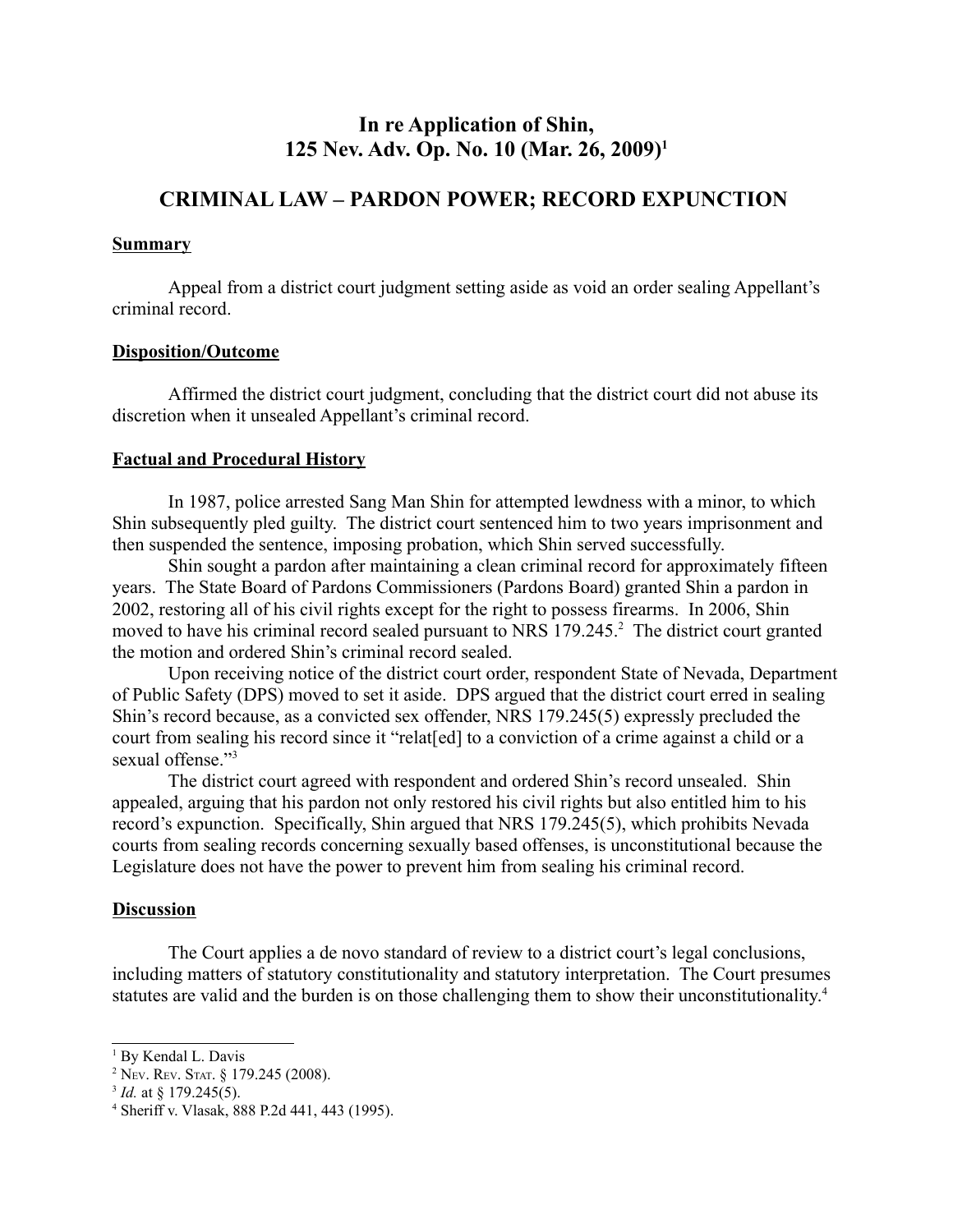#### Nevada's constitutional and statutory scheme governing pardons and record expunction

In Nevada, the Pardons Board's constitutional power to grant pardons and commutations of sentences is exclusive. Additionally, NRS 213.090 states that when the Board grants a full, unconditional pardon, such pardon restores all of the recipient's civil rights and relieves all disabilities incurred upon conviction.<sup>5</sup>

The Nevada Constitution does not expressly address the expunction of criminal records. The Legislature, pursuant to its power to enact laws in absence of a specific constitutional limitation to the contrary, addressed the expunction of criminal records in NRS 179.245. NRS 179.245 generally grants the district court discretion to seal records of criminal conviction, but expressly prohibits sealing records pertaining to a sexual offense.<sup>6</sup> However, the statute is silent regarding whether a pardon may nevertheless require sealing a sex offender's record.

#### Other courts' precedent and other states' jurisprudence

In light of this constitutional and statutory scheme, the Court was required to determine the scope of the pardoning power in Nevada. As Nevada jurisprudence does not resolve the question of whether a pardon includes the right to seal a criminal record, the court considered the United States Supreme Court's precedent, case law from the United States Court of Appeals, and other states' jurisprudence.

**Nevada decisional law.** In an 1880 decision directly considering the scope of the pardoning power, the court held that a full and unconditional pardon removes all disabilities resulting from the pardoned conviction.<sup>7</sup> The court later indirectly considered the scope of the pardoning power, holding that the Executive's constitutional power to grant pardons was not unconstitutionally abridged by a statute providing for an administrative system of parole or by statutes granting the judiciary power over paroles.<sup>8</sup> Explaining in dicta the legal effects of a pardon, the *Pinana* court stated that a pardon erases the very existence of an offender's guilt, leaving him innocent thereafter.<sup>9</sup>

Each of these cases reflect early U.S. Supreme Court interpretations of the federal clemency power, which is no longer the prevailing view of the gubernatorial pardoning power in the majority of United States courts.

**United States Supreme Court decisions.** In *Ex parte Garland*, the U.S. Supreme Court made a sweeping articulation of the pardoning power, holding that a pardon eliminates both the conviction and guilt and therefore places the offender in the same position as if she had never committed the offense.<sup>10</sup> The Court explained that a pardon granted after conviction removes the

<sup>5</sup> NEV. REV. STAT. § 213.090 (2008).

<sup>6</sup> "A person may not petition the court to seal records relating to a conviction of a crime against a child or a sexual offense." NEV. REV. STAT. § 179.245(5) (2008). 7

 $<sup>7</sup>$  State of Nev. v. Folev, 15 Nev. 64 (1880).</sup>

<sup>8</sup> Pinana v. State, 352 P.2d 824 (1960).

<sup>9</sup> *Id.* at 829 (The court quoted the Supreme Court of Pennsylvania on this point, Commonwealth v. Cain, 28 A.2d 897, 899 (Pa. 1942)).

<sup>&</sup>lt;sup>10</sup> 71 U.S. 333 (1866). This view represented several reconstruction era cases.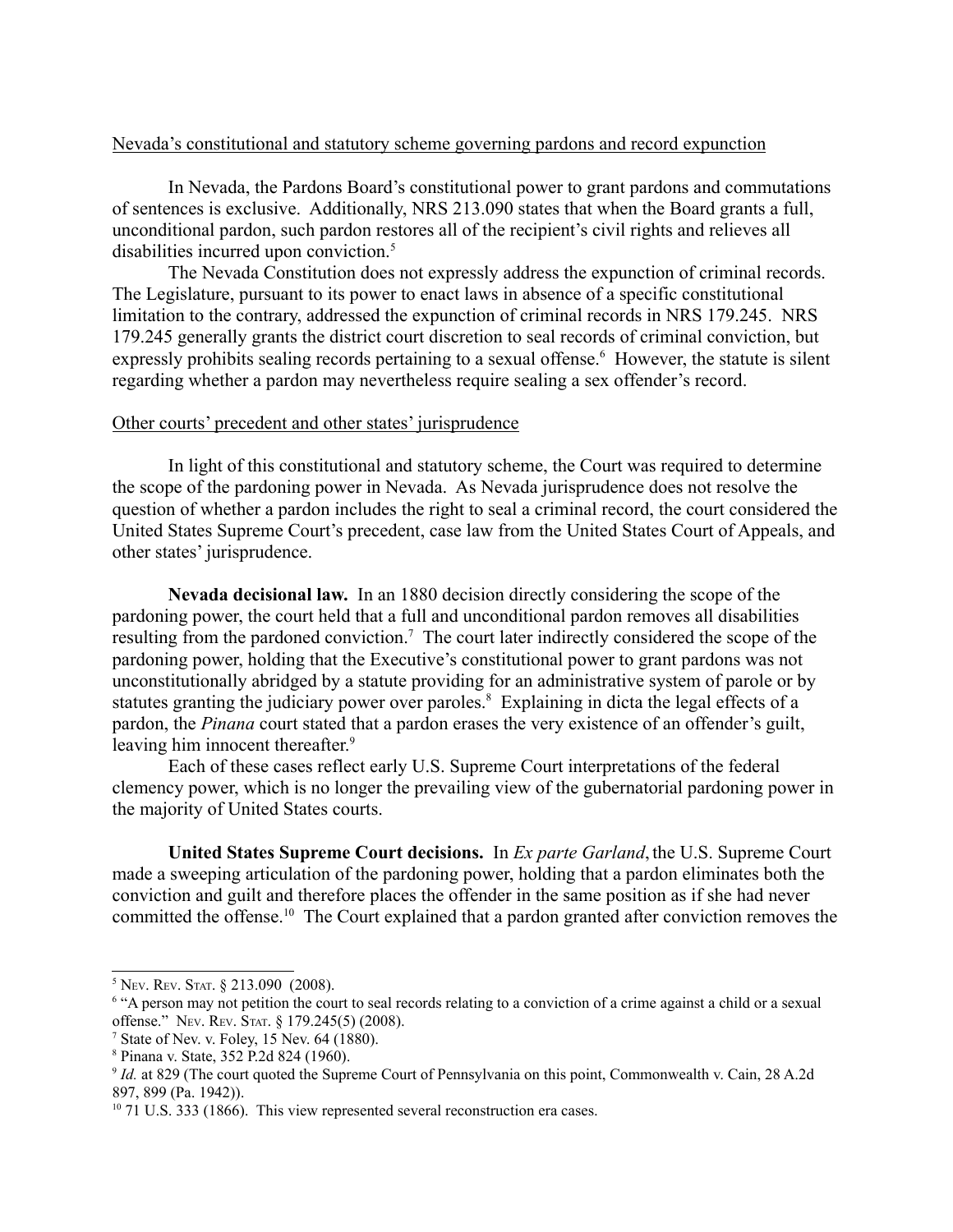penalties and disabilities and restores the offender to all his civil rights.11 A full pardon "releases the punishment and blots out of existence the guilt, so that in the eye of the law the offender is as innocent as if he had never committed the offense…it makes him, as it were, a new man."12

Although the Supreme Court has never expressly overruled *Garland*, subsequent Court decisions have eroded its broad articulation of the power by narrowing its scope. Specifically, the Court held that a third-party civil right of action to recover damages remains regardless of a pardon.<sup>13</sup> Further, the Court held that a sentencing board may consider the pardoned offender's prior actions when determining the punishment for a new offense, indicating that the pardon did not completely erase all the attendant consequences and considerations following conviction.<sup>14</sup> However, the Court later backed away from the theory of a pardon as an admission of guilt or that a recipient could reject a pardon, holding that a pardon is a determination that the public welfare will be better served by inflicting less than what the judgment fixed.<sup>15</sup> This holding implied that a pardon does not blot out all guilt associated with a conviction.

**United States Court of Appeals decisions.** The United States Courts of Appeals for the Third Circuit, Seventh Circuit, and the District of Columbia Circuit have not followed the broad articulation given to the presidential pardoning power by *Garland*. Rather, these courts view *Garland*'s explanation as mere dictum because the Supreme Court had already decided the dispositive issue of whether a particular oath was constitutional.<sup>16</sup> Additionally, the Ninth Circuit disagreed with the proposition that a pardon obliterated the underlying conviction and guilt, and stated instead that the pardon merely abolishes all restrictions upon the pardoned one's freedom.<sup>17</sup>

**Other courts' authority.** Lower courts have also concluded that *Garland*'s interpretation of the pardoning power was mere dictum, holding that a pardon's power does not include the ability to abrogate a conviction's underlying guilt.

The Court relied heavily on a Florida Supreme Court decision, *R.J.L. v. State*, which held that the issuance of a pardon does not confer innocence or remove the historical fact of the individual's conviction.<sup>18</sup> There, the Florida court held that the legislature could require certain conditions be met before granting a petition for record expunction. Considering the split of authorities on a pardon's effect, the Florida Supreme Court determined that although a pardon removes punishment and disability and restores civil rights, expunction is not a civil right.

Expunction of a criminal record is not a civil right and the pardon in this case did not include record expunction

<sup>11</sup> *Id.* at 380-81.

<sup>12</sup> *Id.*

<sup>13</sup> Angle v. Chi., St. Paul, Minneapolis & Omaha Ry. Co., 151 U.S. 1, 19 (1894).

<sup>14</sup> Carlesi v. N.Y., 233 U.S. 51, 59 (1914).

<sup>&</sup>lt;sup>15</sup> Biddle v. Perovich, 274 U.S. 480, 486 (1927).

<sup>&</sup>lt;sup>16</sup> See U.S. v. Noonan, 906 F.2d 952 (3d Cir. 1990) (concluding that a pardon can only remove the punishment for a crime, not the fact of the crime itself); Bjerkan v. U.S. 529 F.2d 125 (7th Cir. 1975); In re North, 62 F.3d 1434 (D.C. Cir. 1994) (concluding that the *Garland* interpretation of the pardoning power was un-controlling dictum). 17 Groseclose v. Plummer, 106 F.2d 311, 313 (9th Cir. 1939).

<sup>18 887</sup> So.2d 1268, 1281 (Fla. 2004).